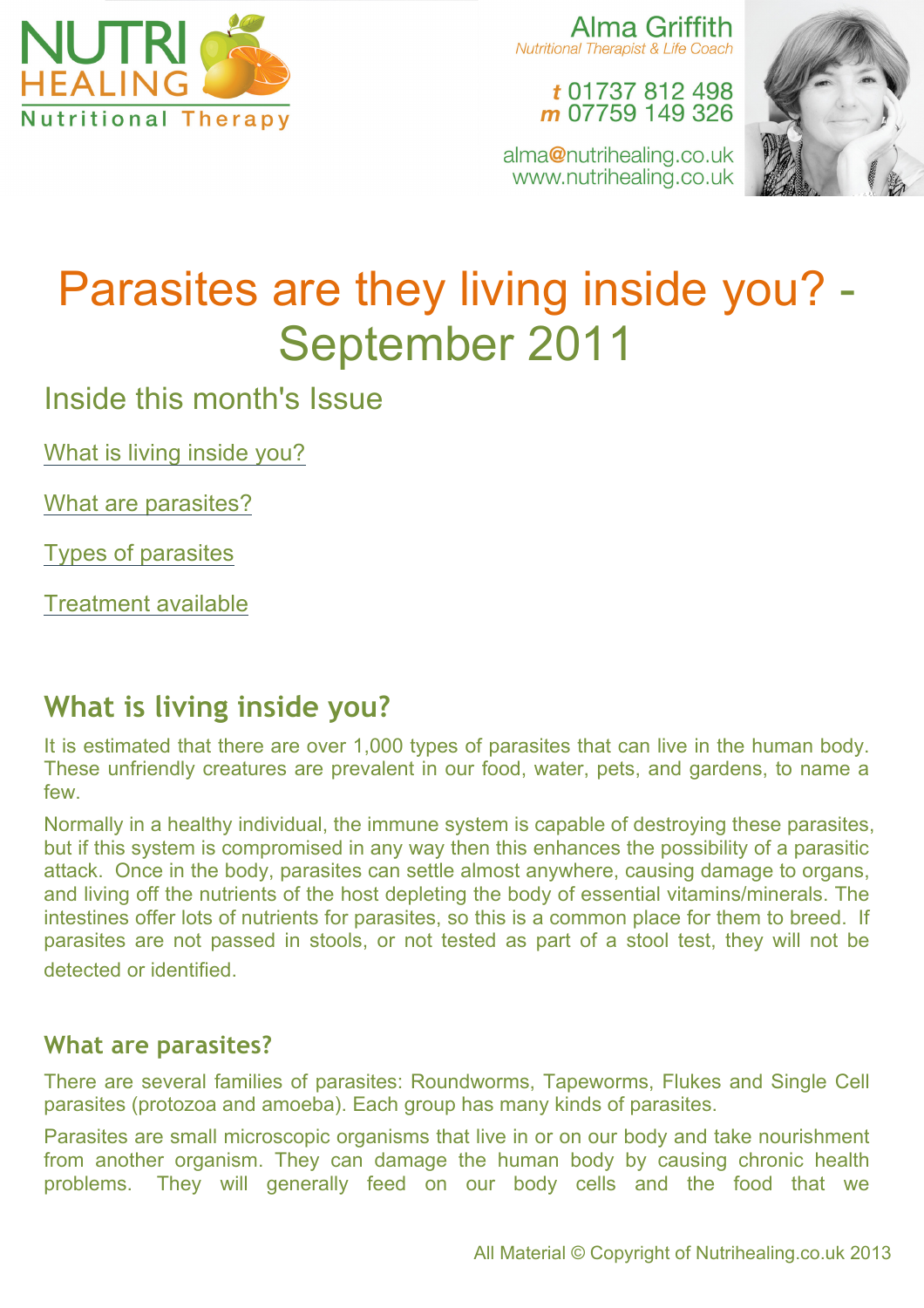consume. Parasites will thrive in moist and warm environments, initially invading the intestinal tract, but can then quickly migrate to other parts of the body. In a healthy individual there is always a balance between harmful and beneficial bacteria inside our intestinal tract, but when this balance is disturbed then this environment becomes favourable to parasitic invasion.

### **Types of parasites**

Roundworms are common, it is estimated that 25% of people in the world are infected with roundworms. Infections come from consuming worm eggs found on fruits and vegetables grown in contaminated soil. The "worm" parasites can range from ¼ inch to 33 feet long!

Symptoms of roundworms are digestive disturbances, itchy anus, itchy skin, rashes, intestinal gas, weight gain, blood sugar imbalance, fatigue, anaemia, restlessness and teeth grinding at night.

#### *Hookworm*

Found in contaminated food and water, eggs hatch in the intestine then migrate to the lungs through the bloodstream where they are coughed up and swallowed. In the lungs they can cause pneumonia and once back in the intestines they hook themselves into the intestinal walls and feed off us. Hookworms are also caught from dogs and cats when you allow pets to lick you

#### *Whipworm*

Contamination occurs when you touch an object (public shopping cart, salt shaker, doorknob, etc.) that has an egg on it, then put your finger in your mouth - you are infected.

They attach themselves to the intestinal wall where they inject their digestive fluid into the tissue, which then turns into a liquid. They then suck up this liquid. This causes anaemia, bloody stools, lower abdominal pain, weight loss and nausea. Each female can lay 10,000 eggs per day and each adult can live for several years. When the eggs are passed out through your faeces (unseen) they are able to live for three weeks without a host.

#### *Pinworm*

They are the most readily seen of all of the species of parasites, (white and  $\frac{1}{2}$  long) because they live in the colon and they come out at night to lay their eggs in the anus and on bedclothes. The eggs can become airborne and are able to live without a host for 2 days. Transmitted by the anus - hand - mouth route. Highest infestation rates are school age children and if one member of a family has pinworms, it is highly likely that all members are infected. If a child scratches, then touches something, the microscopic eggs are easily left for another child to put into their mouth.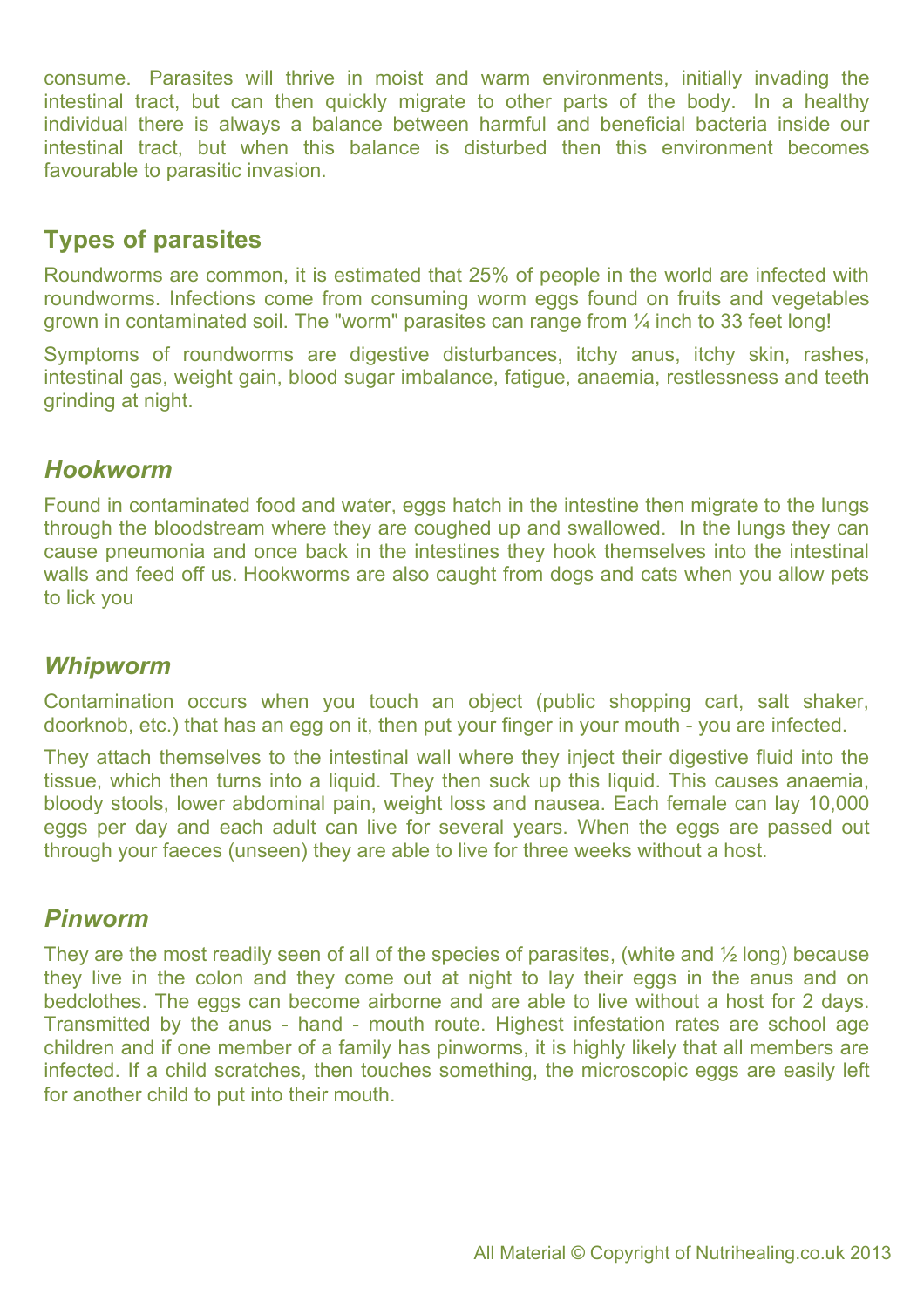#### *Tapeworms*

Most tapeworms are  $\frac{1}{2}$  inch long, greyish white colour, but some species can grow to 33 feet long and can lay over 1 million eggs per day. Tapeworm bodies are mostly reproductive organs. Their head hooks into the intestinal wall, the length of their bodies is made up of sections that are nothing but ovaries and testes for reproduction and their "tails" release these eggs.

These eggs hatch into larvae that can migrate to other parts of the human body and can form cysts. Even if the sections are broken off, the tapeworm can regenerate itself from only it's head. Some tapeworms can live for over 25 years. They live off our nutrients and cause intestinal gas and imbalances.

- **Pork tapeworm** from undercooked pork or by anus-hand-mouth route, usually affects the eyes and brain.
- **Fish tapeworm** largest of the species, causes water retention, weight gain, anaemia and usually creates a feeling of hunger.
- **Dogworm** from pets (cats & dogs), looks like a grain of rice when passed in the stools white/slightly yellowish and they contain the tapeworm eggs.

#### *Flukes*

Flukes are smaller parasites that attach themselves to a variety of organs, including the lungs, heart, intestines, brain, bladder, liver and blood vessels, causing inflammation and damage. Fluke eggs have tiny, protruding spines that can cause damage as they migrate through the body. People become infected by eating raw fish, undercooked water plants (such as watercress) and are also carried by dogs, cats and other fish-eating animals. They are also found in beef, chicken, pork and unwashed vegetables.

#### *Protozoa (single cell)*

Multiply by duplicating themselves like a bacteria or virus

Can live in female vagina, urethra - causing itching, burning and yellow discharge. Can also live in prostate of men.

- **Malaria** this is a blood parasite transmitted by mosquitoes that affects red blood cells.
- *Blastocystis Hominis* very common microscopic parasitic organism that is found throughout the world. They can remain in the intestines for many years. (Unknown how this parasite is transmitted)
- *Giardia Lambia* Live in drinking water and are not affected by chlorine because of their hard outer shell. They cause severe stomach infections, diarrhoea and abdominal pain with greasy stools that tend to float, fatigue, nausea, weight loss and dehydration.
- *E coli* this one comes from contaminated meat that is not fully cooked.